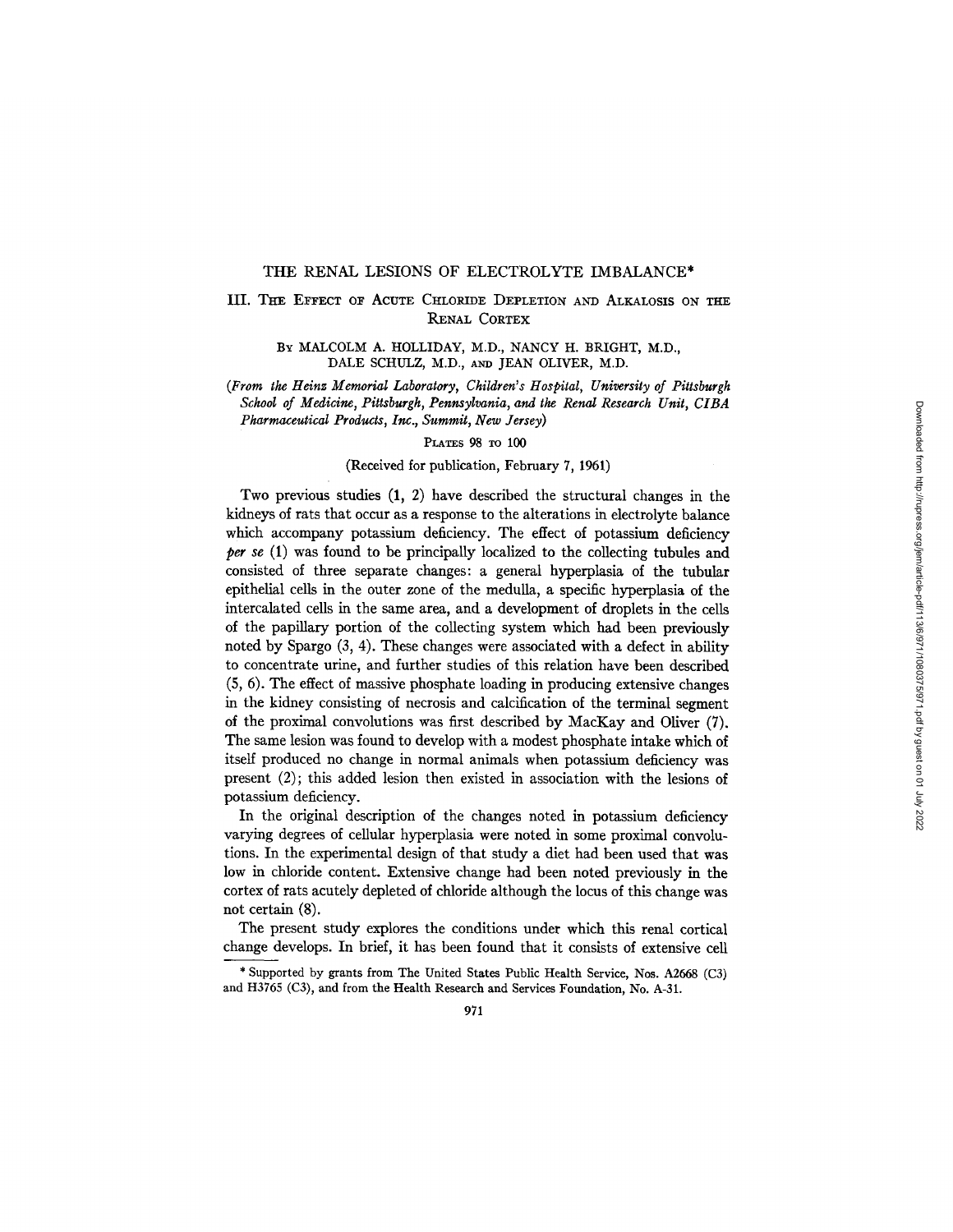damage and hyperplasia in the proximal convolutions and develops in response to acute chloride depletion. Potassium deficiency is not essential to its development, but there is evidence that potassium deficiency increases the severity of the change. Amino-aciduria was not demonstrable and impairment in concentrating function was minimal.

Studies of the effects of phosphate intake also have been made. As was the case in potassium deficiency (2), chloride depletion predisposes to the development of the renal change due to phosphate loading at levels of intake which produce no lesions in controls.

#### *Methods*

A general experimental design was used in all experiments to effect chloride depletion  $(9)$ . Male Wistar strain rats weighing 250 to 350 gm. were used. The animals were placed on a diet low in chloride, sodium, potassium, and phosphorus. The drinking water generally contained 30 mM/liter KHCO<sub>3</sub>; where indicated it also contained NaHCO<sub>3</sub>. After 2 to 3 days each animal was given 10 ml. per 100 gm. body weight of a specified fluid by intraperitoneal injection. In 2 to 4 hours the fluid in the peritoneal cavity was removed through a small incision in an amount roughly equal to that injected. The animal was then given access to the low electrolyte diet and a drinking solution indicated specifically in each experiment.

Three days later the animals were killed, the kidneys obtained for histological study and microdissection, and serum and muscle samples taken for chemical analyses (2).

The first study consisted of three experimental groups with appropriate controls. The first group was depleted of both sodium and chloride by the dialysis technique in which 3 per cent glucose solution containing no electrolyte was injected intraperitoneally. The average concentration of chloride in the fluid removed was 83 m.eq./liter and the quantity removed equally 22 per cent of total body chloride. The controls were dialyzed with no loss of chloride and no gain or loss of sodium. Both groups of animals were continued on the diet and given distilled water to drink for the subsequent 3 days.

The second group was depleted of chloride by the dialysis technique in which  $0.3 ~\text{m}$  NaHCO<sub>3</sub> was injected intraperitoneally and the fluid withdrawn in 2 to 4 hours. No net sodium loss occurred; instead a net gain of sodium bicarbonate was effected since hypertonic sodium bicarbonate had been injected. An average of 27 per cent of total body chloride was removed. The controls were similarly dialyzed with 0.2  $\text{M NaHCO}_3$  and 0.11 M NaCl so that there was no net loss of chloride. The animals were continued on the diet and given 0.15 M NaHCO<sub>3</sub> to drink in the succeeding 3 days.

A third group was also studied that was similar to the second in all respects except that both in the dialysis fluid and in the drinking solution 50 mm/liter KHCO<sub>3</sub> was substituted for 50 mm/liter NaHCO<sub>3</sub>. In this way an abundant amount of potassium was provided.

The volumes removed and the concentrations of chloride in the fluid injected and that removed in the three experimental and the control groups are given in Table I.

#### **RESULTS**

The over-all results are summarized in Table II. The first group, depleted of both sodium and chloride, and its controls had a normal concentration of chloride and bicarbonate in serum and a normal content of potassium in muscle at the time of sacrifice. In the second group alkalosis, hypochloremia, and potassium deficiency developed in both the chloride-depleted group and the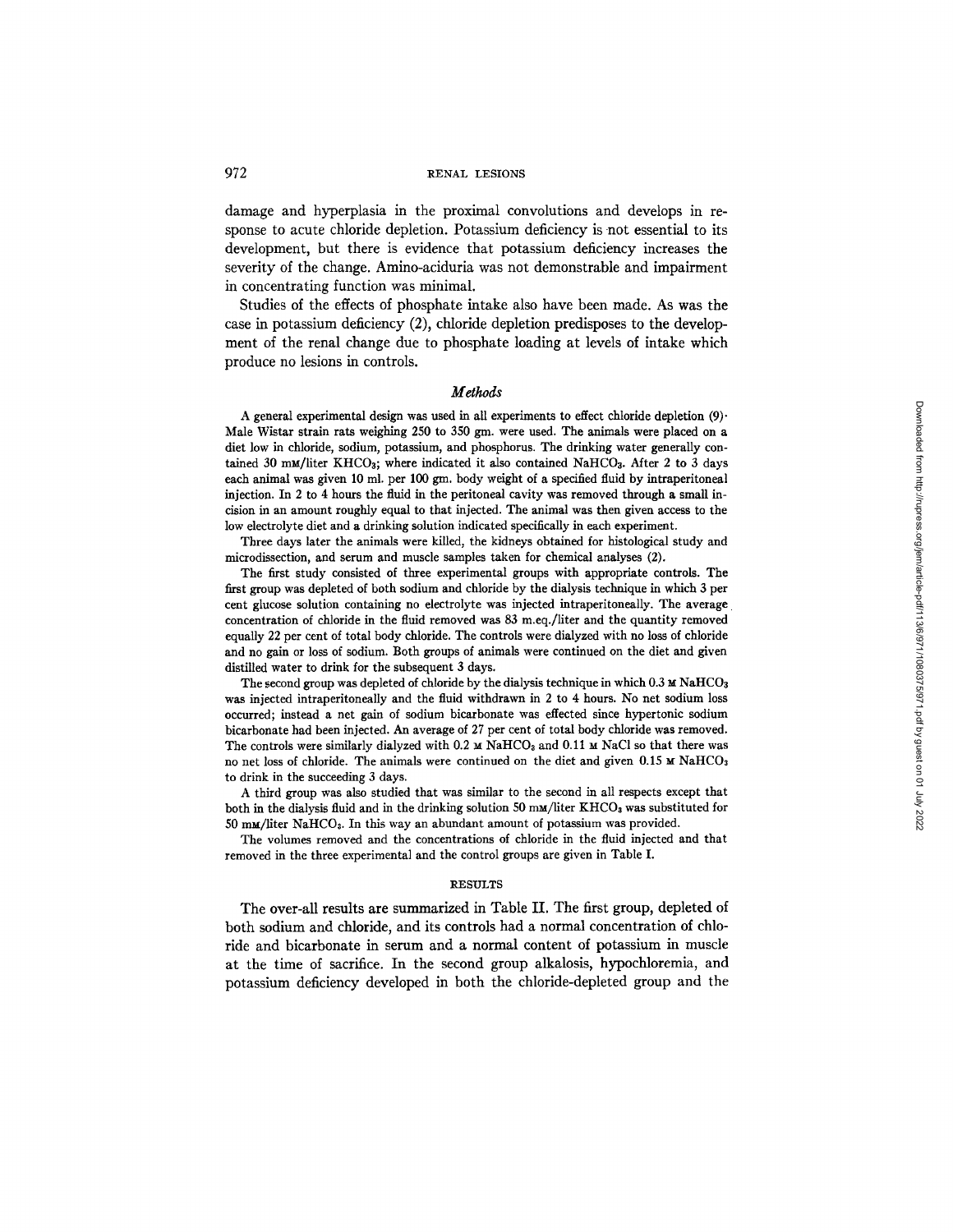controls. The changes were less extreme in the controls in which excessive sodium bicarbonate was given and no chloride deficit incurred. In the third group, in which bicarbonate was exchanged for chloride but extra potassium was given, alkalosis and hypochloremia comparable to that noted in the second group, was effected. The abundant intake of potassium ameliorated, but failed to prevent, a deficit of muscle potassium.

In all three groups that were depleted of chloride, extensive structural al-

|              |                                    | Dialysis                                                                        |                           |                |                              |              |                   |
|--------------|------------------------------------|---------------------------------------------------------------------------------|---------------------------|----------------|------------------------------|--------------|-------------------|
| Group        |                                    | Solution                                                                        | Volume of<br>fluid        |                | Cl concentration<br>of fluid |              | Net Cl<br>removed |
|              |                                    |                                                                                 | In-<br>iected             | $Re-$<br>moved | In-<br>jected                | Re-<br>moved | Total<br>body Cl  |
|              |                                    |                                                                                 | $ml./100$ gm.<br>body wi. |                | m.eq. / liter                |              | per cent          |
| $\mathbf{1}$ | $Cl$ -de-<br>Na .<br>and<br>pleted | 3 per cent glucose                                                              | 10.0                      | 8.4            | 0                            | 83           | 22                |
|              | Controls                           | $0.03 \text{ m }$ NaHCO <sub>3</sub><br>$0.11$ M NaCl<br>1 per cent glucose     | 10.0                      | 9.5            | 110                          | 111          | 1                 |
| $\mathbf{2}$ | Cl-depleted                        | $0.3 \text{ m }$ NaHCO <sub>3</sub><br>1 per cent glucose                       | 10.0                      | 11.7           | 0                            | 74           | 27                |
|              | Controls                           | $0.2 \text{ M NaHCO}_3$<br>$0.11 \text{ m NaCl}$<br>1 per cent glucose          | 10.0                      | 11.3           | 100                          | 108          | $\mathbf{2}$      |
| 3            | Cl-depleted alka-<br>losis K added | $0.25$ M NaHCO <sub>3</sub><br>$0.05$ M KHCO <sub>3</sub><br>1 per cent glucose | 10.0                      | 11.8           | $\Omega$                     | 72           | 28                |

| TABLE I                                                                      |
|------------------------------------------------------------------------------|
| Amount and Composition of Fluid Injected and Fluid Removed During Peritoneal |
| Diolanic                                                                     |

terations were noted in the cortex of the kidney in virtually all animals. No changes were noted in the controls. The affected kidneys had a white mottled appearance but were not significantly increased in size.

On low powered microscopic examination scattered areas composed of contiguous cross sections of tubules were seen which stained more lightly than those which formed the normal background of cortical tubules (Fig. 1). On higher magnification these islands of lighter tubules showed a progression of cellular alteration. In the least affected the cells were simply swollen and the nuclei more prominent (Fig. 1); others more severely involved showed a definite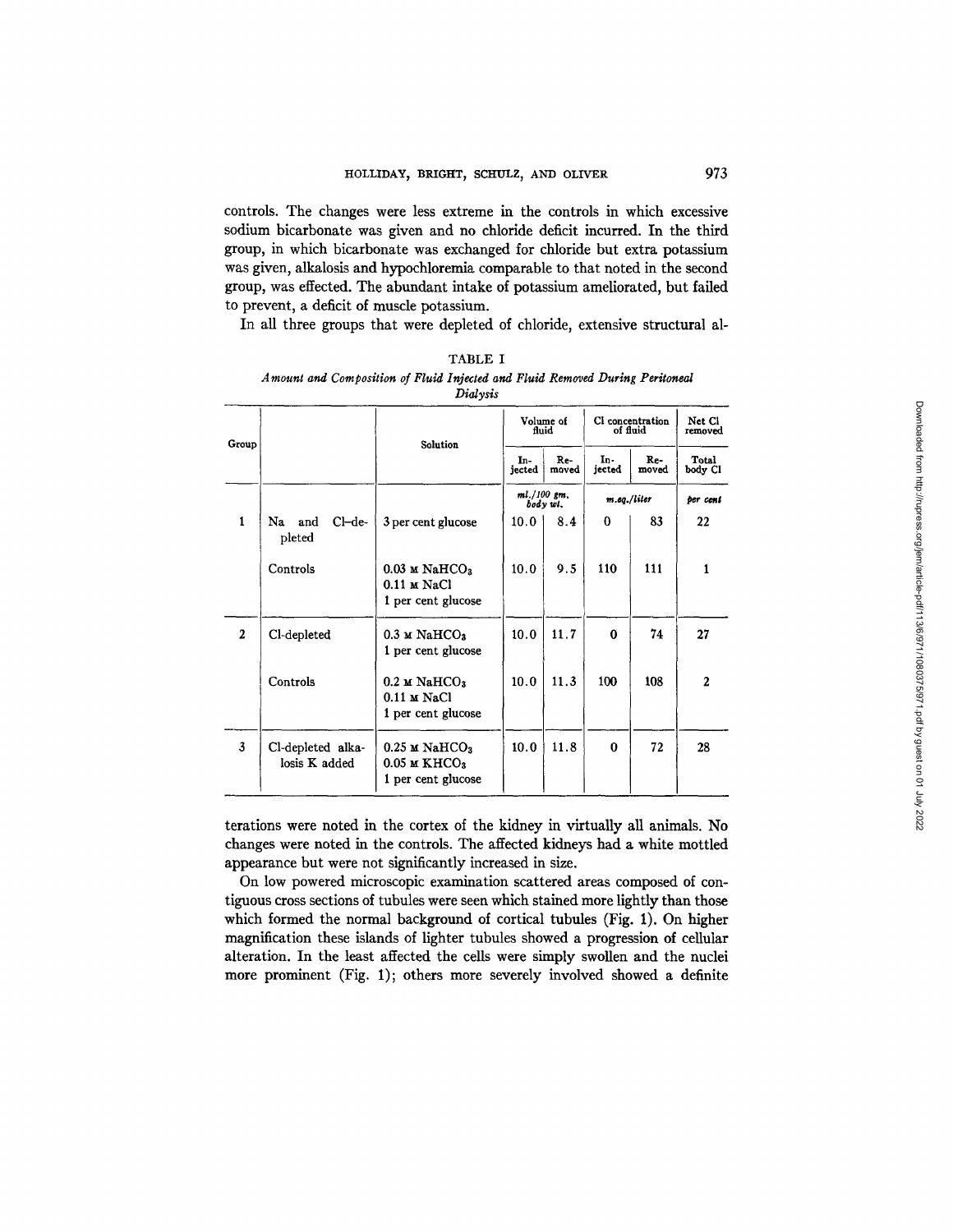disintegration of their protoplasm associated with the accumulation of eosinophilic material in the lumens of the tubules (Fig. 2). Many of the nuclei in these tubules were swollen and fragmented while others were intact and greatly enlarged and hyperchromatic. The latter were interpreted as premitotic evidences of cellular proliferation, since scattered among them were many mitotic figures; the intensity of the process was evident in the pluripolar configuration of many of these figures (Figs. 2 to 5).

The location of the changes described was determined by microdissection

|                |                                  | Serum               |                     |                      | Muscle                              |                            |  |
|----------------|----------------------------------|---------------------|---------------------|----------------------|-------------------------------------|----------------------------|--|
| Group          |                                  | CO <sub>2</sub>     | C1                  | Urea N               | K                                   | Kidney lesion              |  |
|                |                                  | $m_M/l$ iter        | m.eq./liter         | mg. per cent         | $\frac{mq.7100 \text{ gm}}{FFDS^*}$ | No. affected/<br>total No. |  |
| 1              | Na and Cl-depleted               | 24.7<br>$(\pm 2.5)$ | 99.3<br>$(\pm 6.2)$ | 46.2<br>$(\pm 10.1)$ | 44.5<br>$(\pm 2.28)$                | 9/10                       |  |
|                | Controls                         | 22.8<br>$(\pm 2.4)$ | 98.5<br>$(\pm 3.1)$ | 26.5<br>$(\pm 6.2)$  | 44.3<br>$(\pm 2.13)$                | 0/6                        |  |
| $\overline{2}$ | Cl-depleted alkalosis            | 41.2<br>$(\pm 6.3)$ | 74.5<br>$(\pm 3.9)$ | 50.8<br>$(\pm 10.5)$ | 32.5<br>$(\pm 2.31)$                | 7/8                        |  |
|                | Controls                         | 36.2<br>$(\pm 5.4)$ | 91.0<br>$(\pm 6.0)$ | 28.0<br>$(\pm 5.5)$  | 36.1<br>$(\pm 2.50)$                | 0/4                        |  |
| 3              | Cl-depleted alkalosis<br>K added | 40.7<br>$(\pm 3.5)$ | 78.4<br>$(\pm 7.7)$ | 37.9<br>$(\pm 7.9)$  | 38.9<br>$(\pm 1.31)$                | 8/10                       |  |

TABLE II *Serum and Muscle Composition 3 Days After Dialysis* 

\* m.eq. per 100 gm. of dried fat-free muscle solids.

and was found to be confined to the middle half of the proximal convolutions (Fig. 6); no other portions of the nephron or the collecting tubules showed significant lesions except for an occasional cast in their lumens; these were evidently derived from the cellular destruction which had occurred in the proximal convolution.

The sections were scrambled and graded blindly on the basis of extent and severity of the lesion. Group 2 with severe potassium deficiency had the most severe structural changes. Both group 1, depleted of sodium chloride with no alkalosis, and group 3 with alkalosis, but given potassium, had less severe changes.

In a separate experiment a group of six animals was depleted of chloride and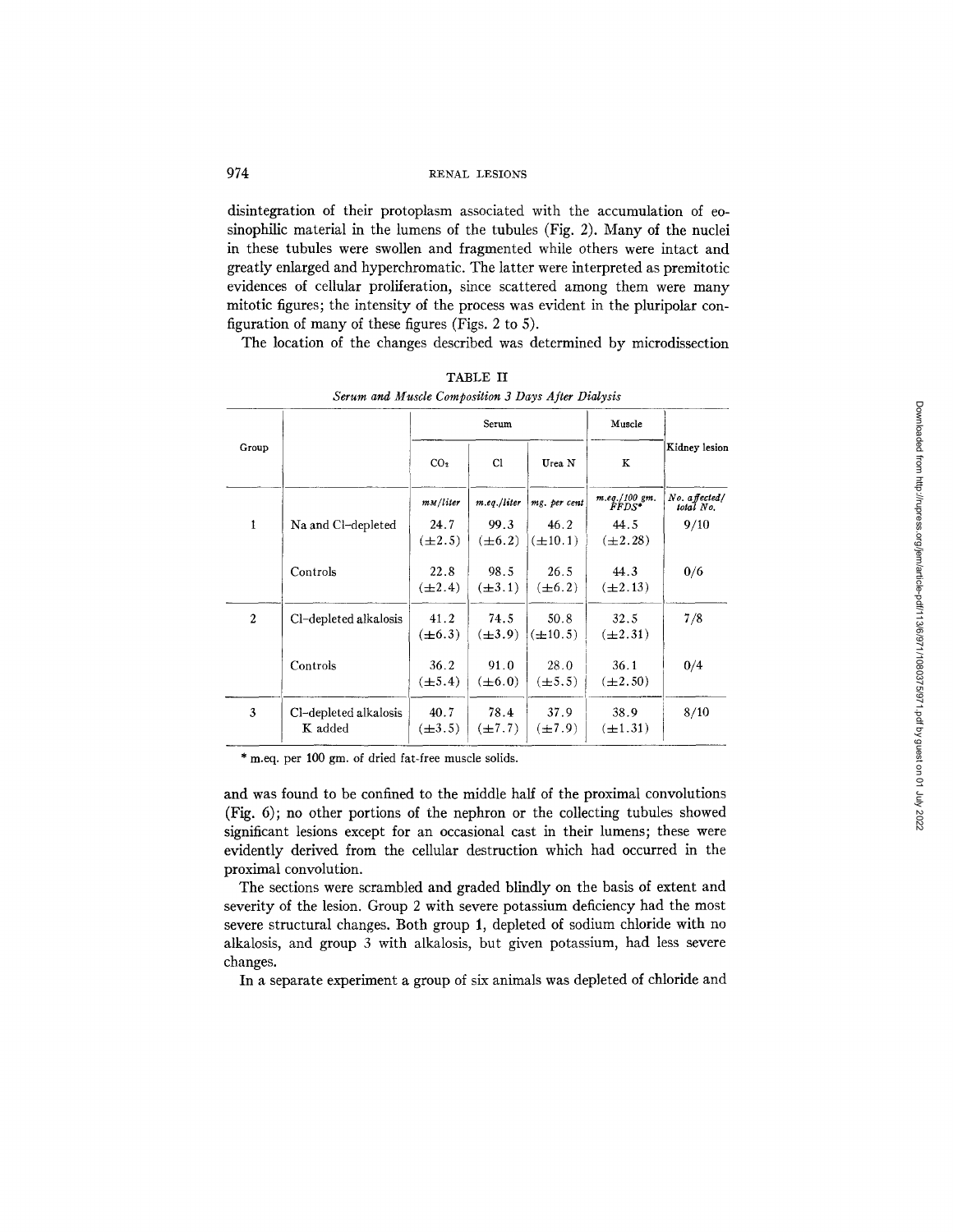made alkalotic in a manner similar to group 2 except that the dialysis contained 0.15  $\text{M}$  NaHCO<sub>3</sub>, not 0.3  $\text{M}$  NaHCO<sub>3</sub>. At the end of the 2nd day water was withheld, pitressin given, and urine collected over the next 16 hours. A control group of six animals, dialyzed and not depleted of chloride, was similarly tested. Maximal urine osmolality for the chloride-depleted group was  $1910 \pm 150$ 

#### TABLE III

#### *Effect of Phosphate Intake and Bicarbonate Intake in Animals with Chloride Depletion and in Control Animals*

The alkalosis is less severe than that noted in Table I because  $0.15 \text{ m } \text{NaHCO}_3$  was injected intraperitoneally whereas  $0.3 ~\text{m}$  NaHCO<sub>3</sub> was injected in the first study.

|              |                                           |                                                | Serum                 |                |                 | Muscle                             | Kidney lesion               |                 |
|--------------|-------------------------------------------|------------------------------------------------|-----------------------|----------------|-----------------|------------------------------------|-----------------------------|-----------------|
| Group        |                                           | Solution                                       | CO <sub>2</sub>       | CI             | Phos-<br>phate  | K                                  | Cortical                    | Phos-<br>phatet |
|              |                                           |                                                | m <sub>M</sub> /liter | $m_eq$ ./liter | mg. per<br>cent | $m_{\cdot}$ eq./100<br>gm. $FFDS*$ | No. a ffected<br>/total No. |                 |
| $\mathbf{1}$ | Controls                                  | $0.03 \text{ m}$<br>NaHCO <sub>3</sub>         | 19.3                  | 104.0          | 7.3             | 45.4                               | 0/6                         | 0/6             |
|              | Na <sub>2</sub> HPO <sub>4</sub><br>given | $0.11 \text{ m NaCl}$<br>2 per cent<br>glucose | $(\pm 2.7)$           | $(\pm 1.0)$    | $(\pm .3)$      | $(\pm 1.6)$                        |                             |                 |
| $\mathbf{2}$ | $Cl$ -depleted §                          | $0.15$ M<br>NAHCO <sub>3</sub>                 | 33.2                  | 87.2           | 6.2             | 36.9                               | 6/6                         | 6/6             |
|              | Na <sub>2</sub> HPO <sub>4</sub><br>given | 2 per cent<br>glucose                          | $(\pm 1.7)$           | $(\pm 4.0)$    | $(\pm .9)$      | $(\pm 3.4)$                        |                             |                 |
| $\mathbf{3}$ | Cl-depleted                               | $0.15 \text{ m}$<br>NaHCO <sub>3</sub>         | 33.1                  | 81.1           | 7.0             | 36.6                               | 5/6                         | 0/6             |
|              | NaHCO <sub>3</sub><br>given               | 2 per cent<br>glucose                          | $(\pm 2.4)$           | $(\pm 2.8)$    | $(\pm .4)$      | $(\pm 1.9)$                        |                             |                 |

m.eq. per 100 gm. of dried fat-free muscle solids.

Lesion seen in phosphate loading (7).

§ Groups 1 and 2 given 0.15 NaHPO<sub>4</sub> as drinking solution, 40 ml. per day.

Group 3 given NaHCO3 as drinking solution, 40 ml. per day.

mOsm/liter and for the control group was  $2170 \pm 190$  mOsm/liter. Although both were significantly lower than normal  $(2720 \pm 301)$  the decrease in concentrating capacity of the chloride-depleted group relative to its control was of uncertain significance ( $p = 0.05 - 0.01$  by t test). Muscle potassium of the experimental group averaged 36.6 m.eq. per 100 gm. fat-free dry solids (FFDS) and of the control group 44.3 m.eq. per 100 gm. FFDS.

Another study was done to observe the effects of modest phosphate ingestion in acute chloride depletion and alkalosis. Three groups of animals were pre-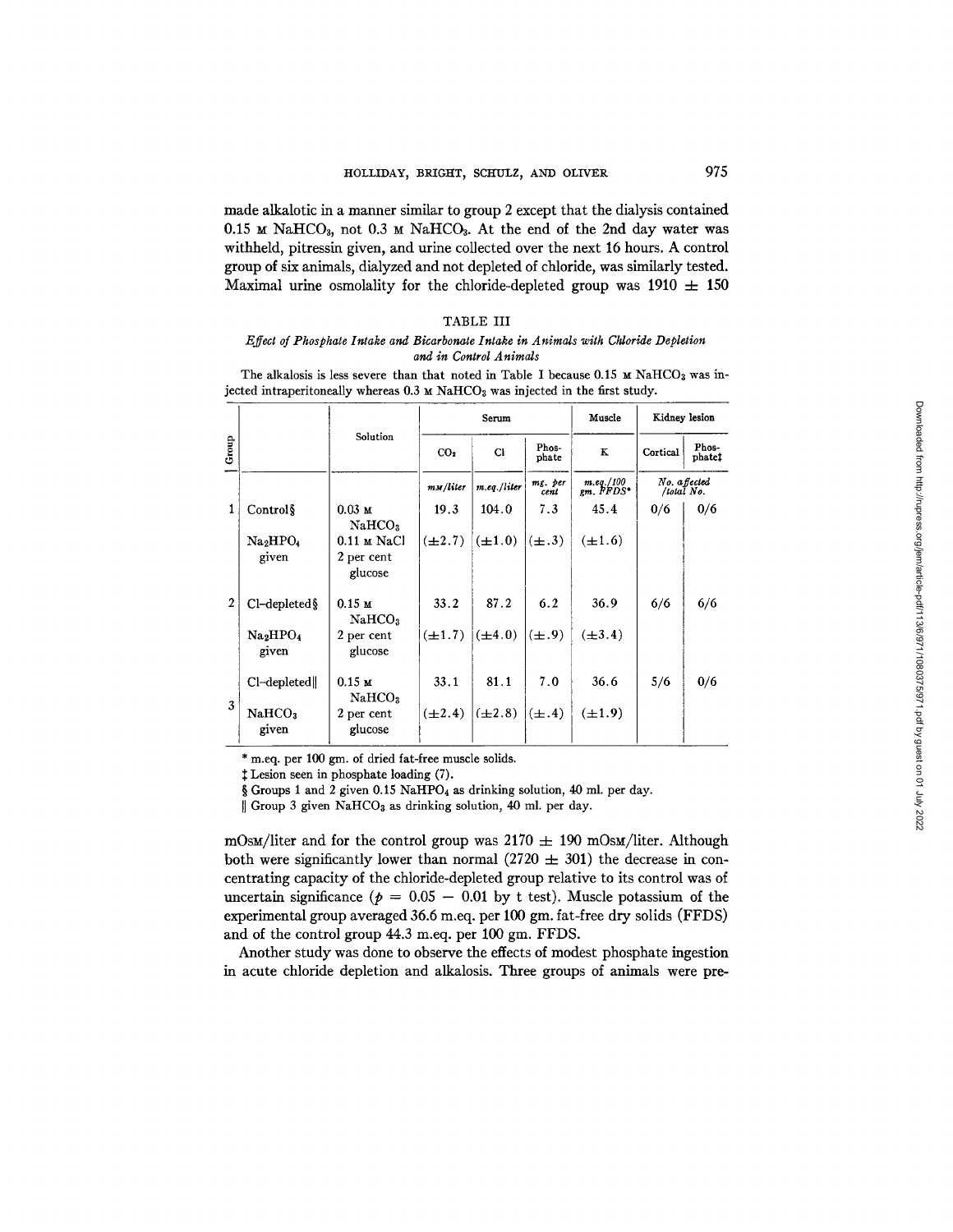pared. A control group was dialyzed with an isotonic sodium bicarbonatechloride solution and no chloride removed. The animals received 40 ml. per day of 0.15  $\text{M Na}_2\text{HPO}_4$  for 3 days until killed. The second group was dialyzed using  $0.15$  M NaHCO<sub>3</sub> and thereby depleted of chloride. They also received  $40$ ml. per day of  $0.15$  M Na<sub>2</sub>HPO<sub>4</sub>. A third group was dialyzed with  $0.15$  MNaHCO<sub>3</sub> and received 40 ml. per day of 0.15  $\mu$  NaHCO<sub>8</sub> instead of Na<sub>2</sub>HPO<sub>4</sub>. They served as a control group with chloride depletion. Results of changes in serum and muscle composition are indicated in Table IlL Both the groups depleted of chloride developed a comparable alkalosis and a definite potassium deficiency.

On histological examination of the kidney no changes were noted in the kidneys of the group given phosphate but not depleted of chloride. Both the chloride-depleted groups had the changes in the proximal convolution already described. In the group depleted of chloride and given phosphate there occurred calcification and hyperplasia in the terminal half of the proximal convolution similar to that noted to occur with massive phosphate ingestion (2, 7). No amino-aciduria was noted by chromatographic analyses of 24 hour urine samples (10).

#### **DISCUSSION**

These studies identify acute loss of chloride as a cause of cellular damage and subsequent hyperpiasia occurring in the mid-portion of the proximal convolution. This change is not dependent on alkalosis nor on potassium deficiency but there is evidence that potassium deficiency does increase its severity.

In analyzing the situation which may be responsible for the renal lesions it must be noted that factors other than disturbances of the electrolyte pattern *per se* may be involved; for example, the technique used for effecting chloride depletion also results in a reduced volume of extracellular fluid in all the experiments. In the sodium chloride-depleted group this is accompanied by a transient reduction in the concentration of chloride in the serum, whereas in the chloride-depleted group made alkalotic the reduction in concentration of chloride persists.

The reduction in extracellular fluid volume is certainly accompanied by a reduced plasma volume and a reduced renal blood flow; aldosterone excretion is very likely increased in these circumstances. Whether aldosterone excretion alone could effect the changes noted or whether a reduction in renal blood flow is also necessary remains to be determined.

The mechanism whereby potassium deficiency enhances the renal lesion is obscure. It has been noted (6) that chronic potassium deficiency alone may lower glomerular filtration rate. However this effect is not likely to be present during the 3 days for which the present experiment lasted.

It is interesting to note that there were no lesions in the collecting tubule in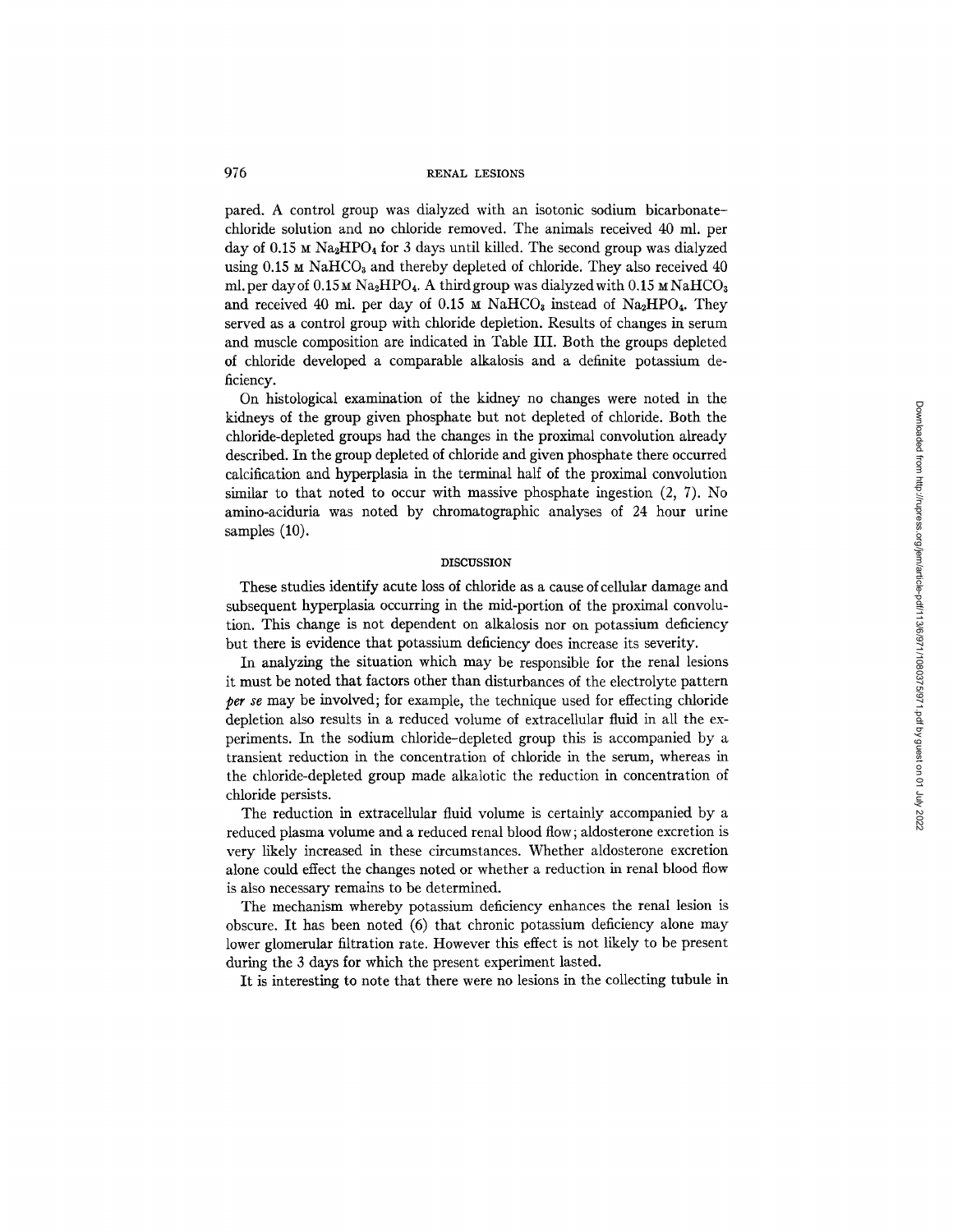any experimental group even though potassium deficiency as shown by muscle analysis was severe in group 2. This accords with previous observations that the collecting lesions develop more as a function of duration than of degree of potassium deficiency (6). It is also interesting that in the absence of the structural lesion in the collecting tubules little if any defect in urine-concentrating capacity due to chloride depletion could be elicited even though potassium deficiency coexisted.

The relation of the lesion of chloride depletion, as we have described it, to the lesions noted in the proximal convolutions of potassium-deficient rats raises the question whether they may have the same origin and significance. Not only is the location in the nephron the same but the characteristic cellular alterations-swelling, disintegration, and regenerative hyperplasia-are similar (see reference 1, Figs. 11 to 13). The lesion is pronounced in chloride-depleted rats, but variable and often absent in potassium-deficient rats.

As previously stated in the paper, the experimental design of our earlier work included a diet low in chloride content. In many of the studies in the literature in which proximal tubule damage is reported a coexistence of varying degrees of chloride depletion seems to have been likely. In the light of the observation that potassium deficiency exaggerated the lesion of chloride depletion, we conclude therefore that the lesion in the proximal convolution is more likely to be causally related to a deficit in chloride rather than in potassium.

The effect of phosphate ingestion further complicates the problem of the significance of the lesion in the proximal convolution, for in potassium deficiency and in acute chloride depletion with alkalosis, the striking changes characteristic of phosphate excess were noted to occur with intakes of phosphate well tolerated by normal animals. What part phosphate may be playing in the general insult to the proximal convolution in the "typical" experiment of electrolyte imbalance is obscure, though in our experience its occurrence can be recognized by the presence of calcification in the tubular lesion. It is clear, however, that knowledge of the *complete* chemical pattem of the electrolyte imbalance will be necessary for interpretation of the origin of the proximal lesion in any given circumstance.

Discussion of the lesions in the kidney tubules in states of experimental electrolyte imbalance in rats opens the question as to the relation of these lesions to those described as occurring in the tubules of humans who were assumed on the basis of clinical evidence to be suffering from a "potassium deficiency"; the clinical origin of such states is widely varied and includes aldosterone-producing tumors.

Our experience with human material has been limited but in general confirms the wider experience of others. We have examined 6 cases of clinical "kaliopenic nephropathy" in which the concentration of potassium in serum was noted over a range of 2.5 to 3.4 m.eq./liter and in which autopsy material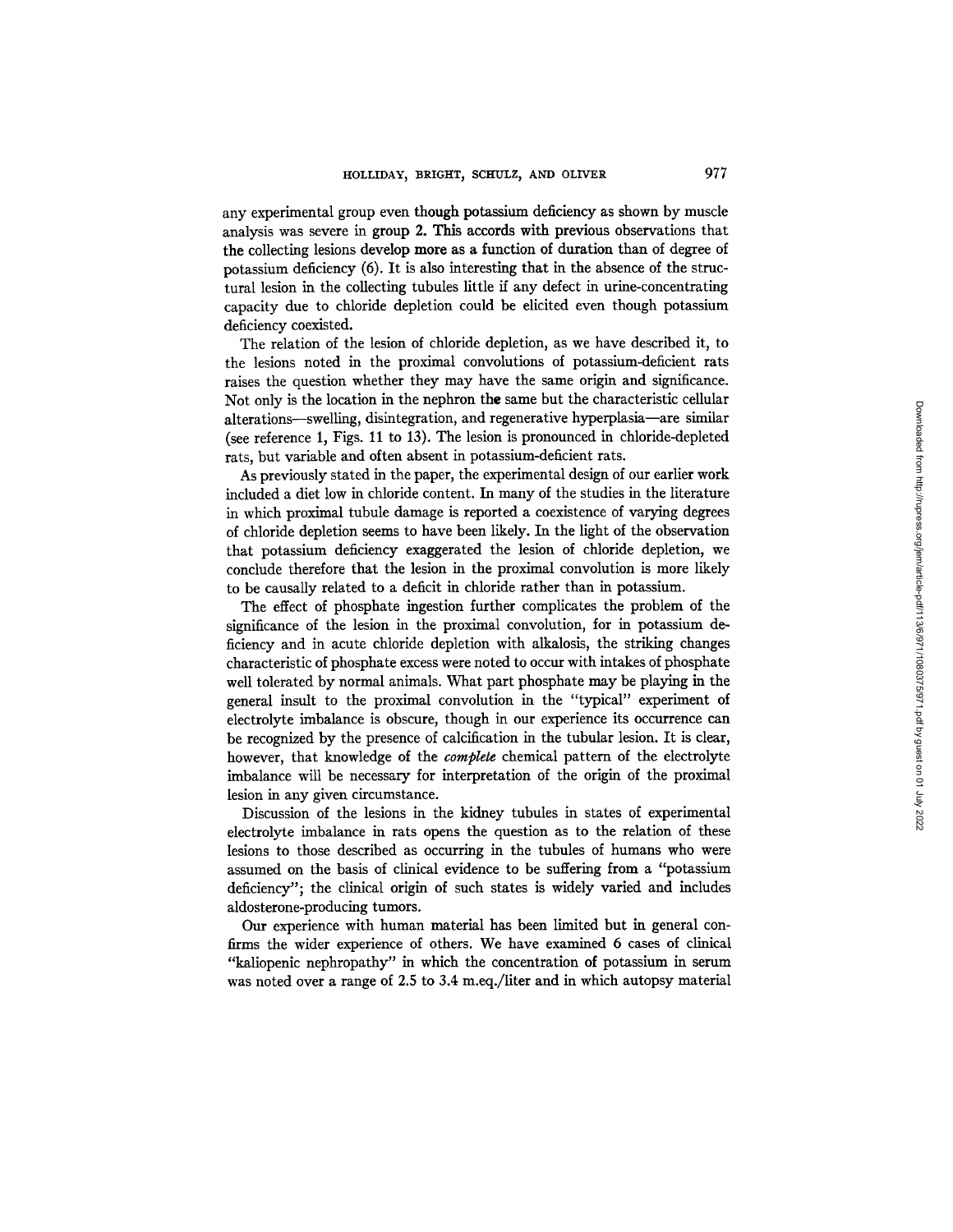permitted the examination of the entire range of architectural change from the surface of the kidney to the papillary tip, an essential requirement which is seldom if ever found in biopsied specimens. The clean-cut vacuoles in the proximal convolution which have been described as "typical" of potassium deficiency (11) were present in 2 cases, a diffuse swelling and indefinite "vacuolization" in 3, and in 1 the proximal convolutions appeared normal. None of the cases showed the hyperplastic lesions in the outer zone of the medulla and 1 showed severe droplet formation in the terminal collecting ducts and in the epithelium covering the papilla.

Evaluation of the findings in man is subject to many qualifications such as: (a) the unknown duration of the hypokalemic state; (b) the possible effects of therapy, for in the experimental animals the lesions are known to disappear in 24 hours on correction of the electrolyte imbalance; and  $(c)$  the presence of a complicating renal fibrosis ("pyelonephritis") in most of the kidneys we have examined which may have obscured or modified the lesions in the medullary tubules. Since we have never observed the clean-cut vacuoles in the proximal convolutions of several hundred examples of experimental potassium deficiency in the rat, it would seem that their presence in man constitutes a species peculiarity and that the lesions in the proximal convolutions of the two species are analogous but not identical.

The droplets seen in the collecting tubules in chronic potassium deficiency have been seen in 1 of the human cases as noted above. We have also seen the droplets in a monkey on a potassium-deficient diet for 29 days (muscle potassium 33.9 *vs.* 42.0 m.eq. per 100 gm. FFDS in the control) (12). This kidney, in addition to the droplets, had the generalized hyperplasia of the collecting tubular epithelium and the specific hyperplasia of the intercalated cells also noted in potassium-deficient rats. There were no changes in the cells of the proximal convolution.

The studies to date show that in rats various specific structural renal changes are associated with correspondingly specific patterns of electrolyte imbalance; *i.e.*, potassium deficiency (1), phosphate ingestion (7), and chloride depletion (with or without sodium). There are interdependent relations of these states; *e.g.,* potassium deficiency results in the lesion associated with excess phosphate ingestion appearing more readily (2), and it appears to increase the severity of change noted in acute chloride depletion. The total pattern in any one instance thus may be analyzed into its characteristic elements. This procedure can be applied in analyzing the effects of other variables that affect renal architecture directly or indirectly. Aldosterone excess is one such example. Does it exert its effects on renal architecture and function directly or through the electrolyte imbalances usually associated with it?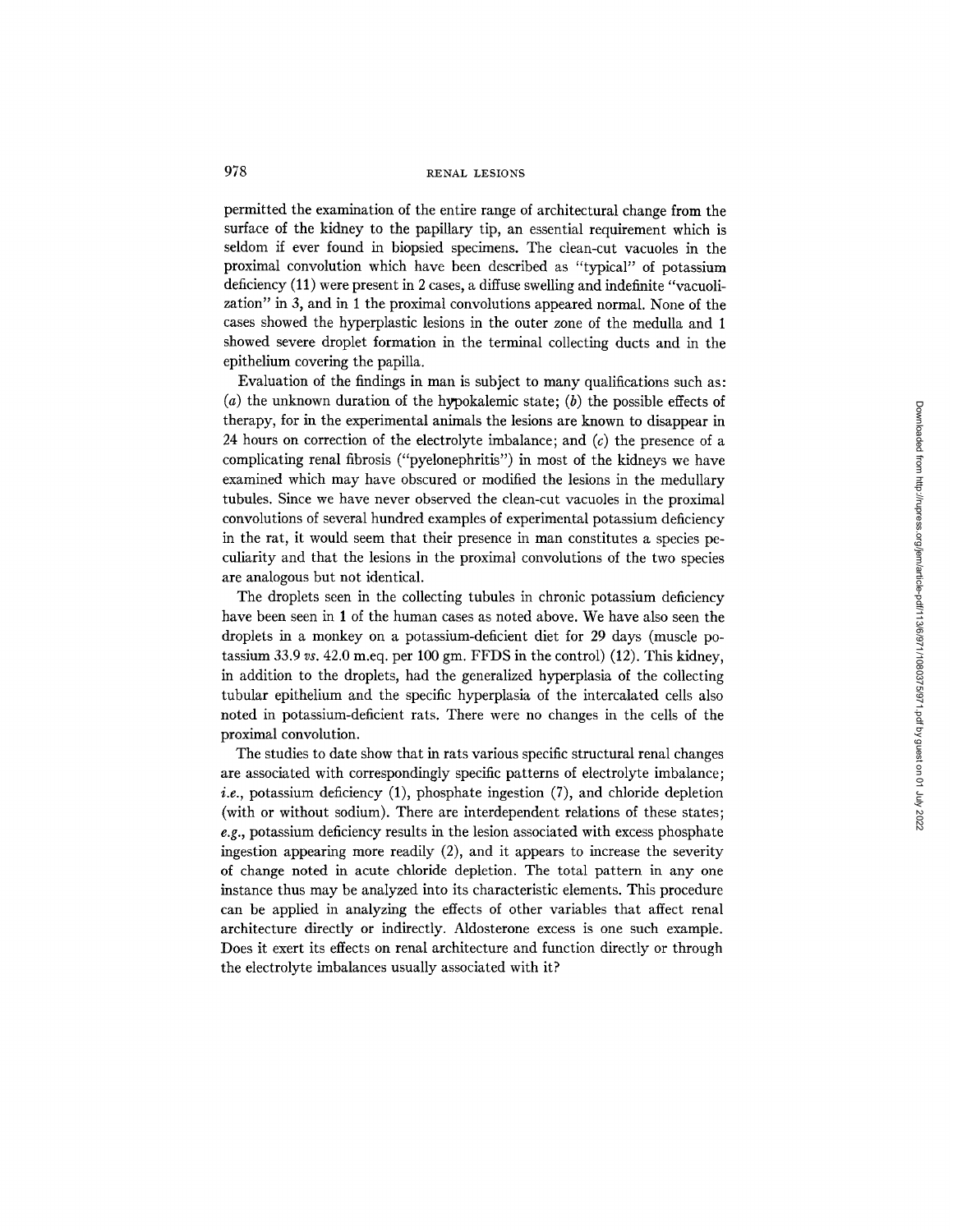#### **CONCLUSIONS**

Acute chloride depletion in rats is associated with the occurrence of an extensive cell damage in the mid-portion of the proximal convolutions which is followed by an excessive hyperplastic reaction of the renal epithelium; no other significant lesions were found by microdissection in either the tubules of the nephrons or the collecting system.

Potassium deficiency is not essential to the development of this lesion but does increase the severity of the reaction.

As in the case of potassium deficiency, chloride depletion predisposes to or exaggerates the structural alterations that accompany excess phosphate intake.

The relations of the different structural changes in renal architecture that occur in various states of electrolyte imbalance are discussed as well as the relation of the lesions seen experimentally in the rat and monkey and clinically in man.

The author would like to acknowledge the assistance of Mrs. Julia Pitcavage and Mr. Leon TaVoularis in carrying out these studies.

#### BIBLIOGRAPHY

- 1. Oliver, J., MacDowell, M., Welt, L. G., Holliday, M. A., Hollander, W., Jr., Winters, R. W., Williams, T. F., and Segar, W. E., The renal lesions of electrolyte imbalance. I. The structural alterations in potassium-depleted rats, *J. Exp. Med.,* 1957, 106, 503.
- 2. Holliday, M. A., Winters, R. W., Welt, L. G., MacDowell, M., and Oliver, J., The renal lesions of electrolyte imbalance. II. The combined effect on renal architecture of phosphate loading and potassium depletion, *J. Exp. Med.,* 1959, **110,** 161.
- 3. Spargo, B., Kidney changes in hypokalemic alkalosis in the rat, *J. Lab. and Clin. Med., 1954, 43, 802.*
- 4. Spargo, B., Straus, F., and Fitch, F., Zonal renal papillary droplet change with potassium depletion, *Arch. Path.,* 1960, 70, 599.
- 5. Hollander, W., Jr., Winters, R. W., Williams, T. F., Bradley, J., Oliver, J., and Welt, L. G., Defect in the renal tubular reabsorption of water associated with potassium depletion in rats, *Am. J. Physiol.,* 1957, 189, 557.
- 6. Holliday, M. A., Segar, W. E., Bright, N. H., and Egan, T., The effect of potassium deficiency on the kidney, *Pediatrics,* 1960, 26, 950.
- 7. MacKay, E. M., and Oliver, J., Renal damage following the ingestion of a diet containing an excess of inorganic phosphate, *J. Exp. Med.*, 1935, 61, 319.
- 8. HoUiday, M. A., and Schulz, D., Renal lesion in acute metabolic alkalosis, *Am. J. Dis. Child.,* 1954, 88,629.
- 9. Holliday, M. A., Acute metabolic alkalosis: its effect on potassium and acid excretion, *J. Clin. Inv.,* 1955, 34, 428.
- 10. Datta, S. P., Dent, C. E., and Harris, H., An apparatus for the simultaneous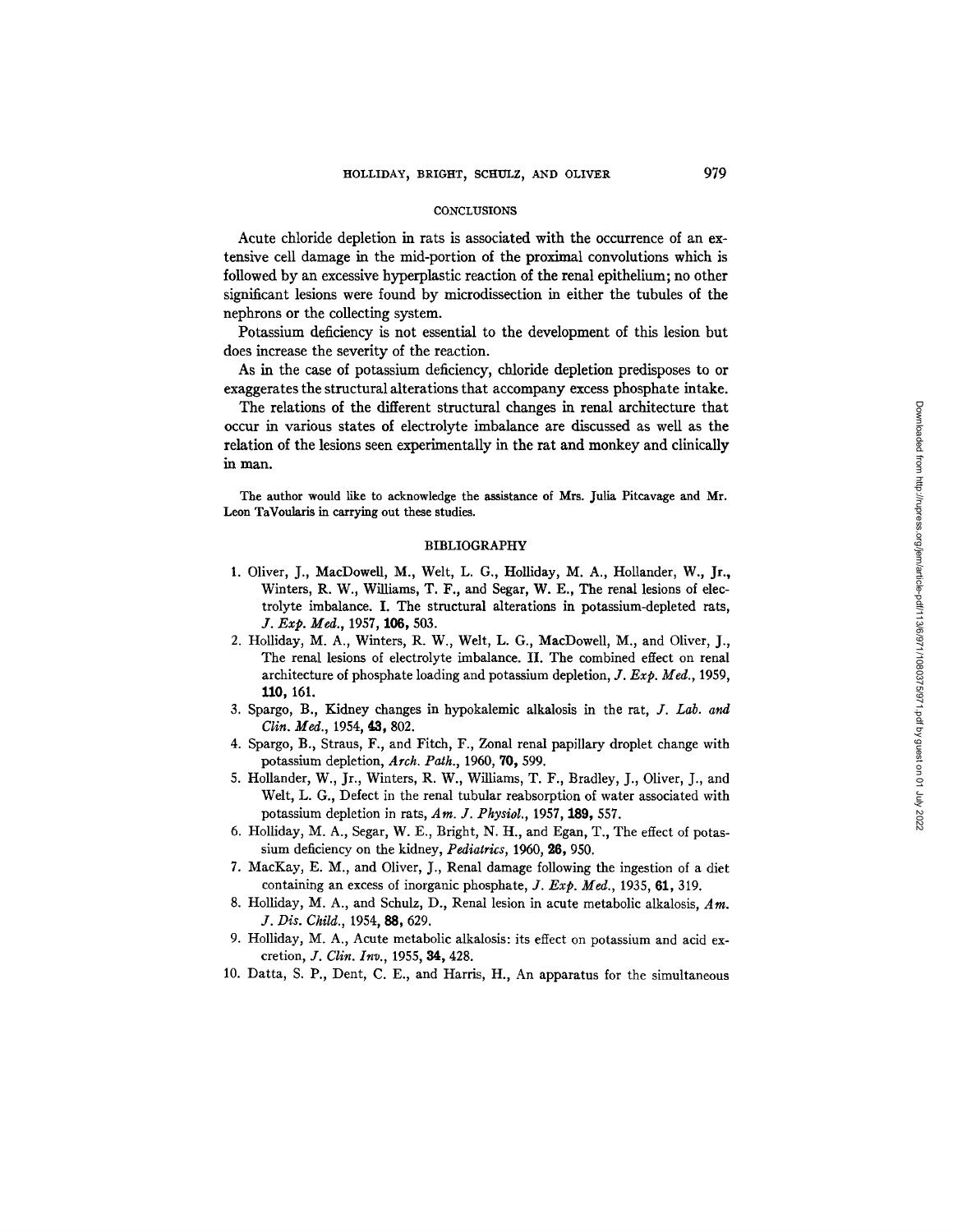production of many two-dimensional paper chromatograms, *Science,* 1950, 112, 621.

- 11. Relman, A. S., and Schwartz, W. B., The nephropathy of potassium depletion, *New England J. Med.,* 1956, 255, 195.
- 12. Segar, W. E., and Oliver, J., unpublished observations.

# EXPLANATION OF PLATES

FIGS. 1 to 5. Fixation in Zenker's solution with hematoxylin and eosin stain.

# PLATE 98

Fro. 1. The lesion in mid-cortex; dusters of greatly swollen, light staining tubules are seen on a background of dark staining, normal proximal convolutions. Magnification X *ca.* 100.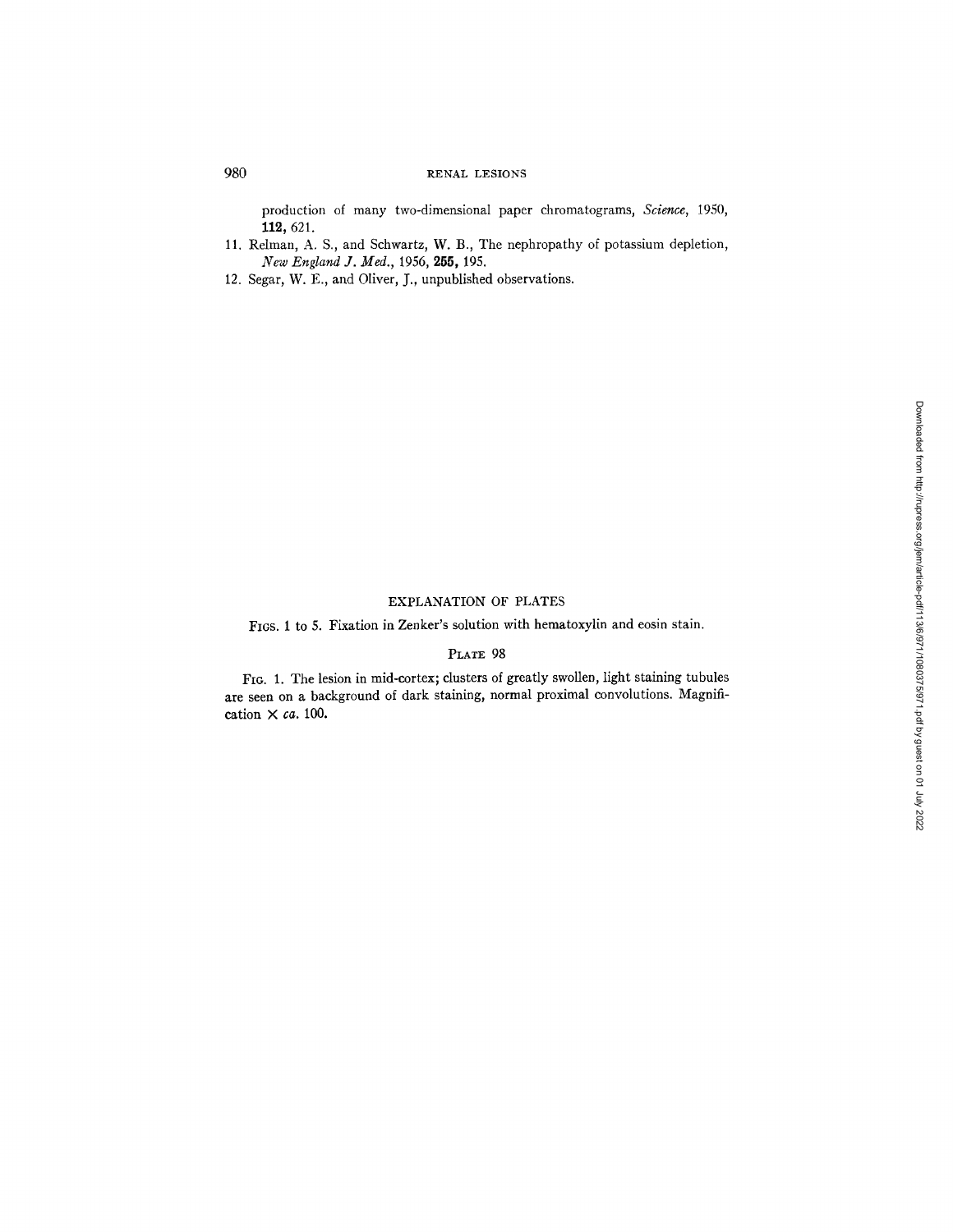

(Holliday *et al.*: Renal lesions)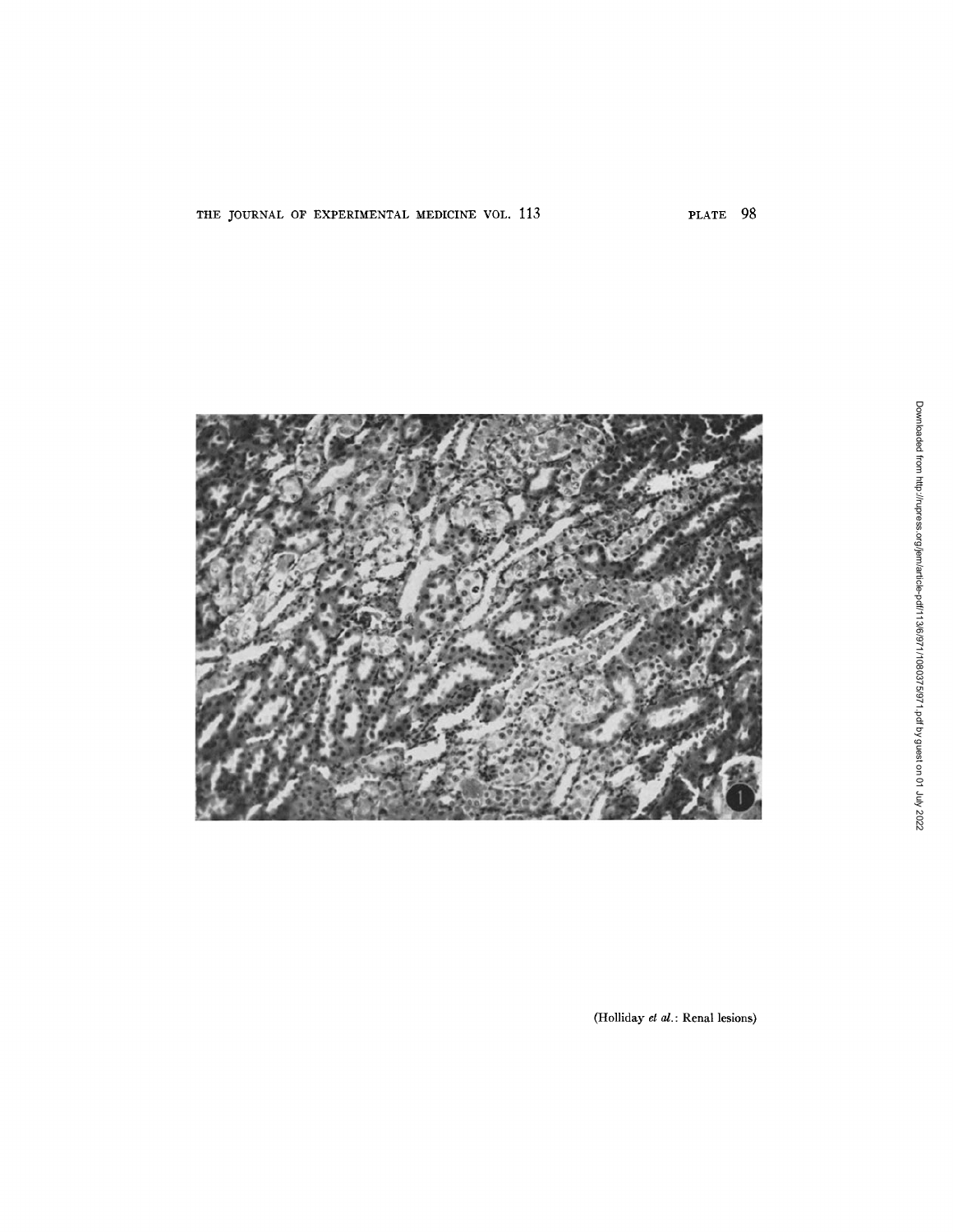# PLATE 99

FIG. 2. Cross-section of a swollen proximal convolution showing the detail of the cellular lesion. At the lower edge  $(a)$  is a somewhat swollen epithelial cell of the neighboring tubule, the nucleus of which is relatively normal in size and chromatic configuration. The cells of the more severely affected tubule above show various degrees of swelling and cytoplasmic disintegration. The nuclei present the same essential type of lesion, *i.e.*, swelling to the point of disintegration,  $b < c < d$  and the huge equatorial plate of a mitotic figure is visible. At  $\hat{\mathbf{I}}$  masses of eosinophilic material are seen. Magnification X *ca.* 1000.

FIC.. 3. Two huge "megalokaryocytic" epithelial nuclei are seen among the variously damaged tubular cells. Magnification X *ca.* 1000.

FI6. 4. A gigantic epithelial cell with a huge hyperchromatic equatorial plate. Magnification  $\times$  *ca.* 1000.

FIG. 5. Two hyperchromatic mitotic figures; that to the right is tri-polar. Magnification X *ca.* 1000.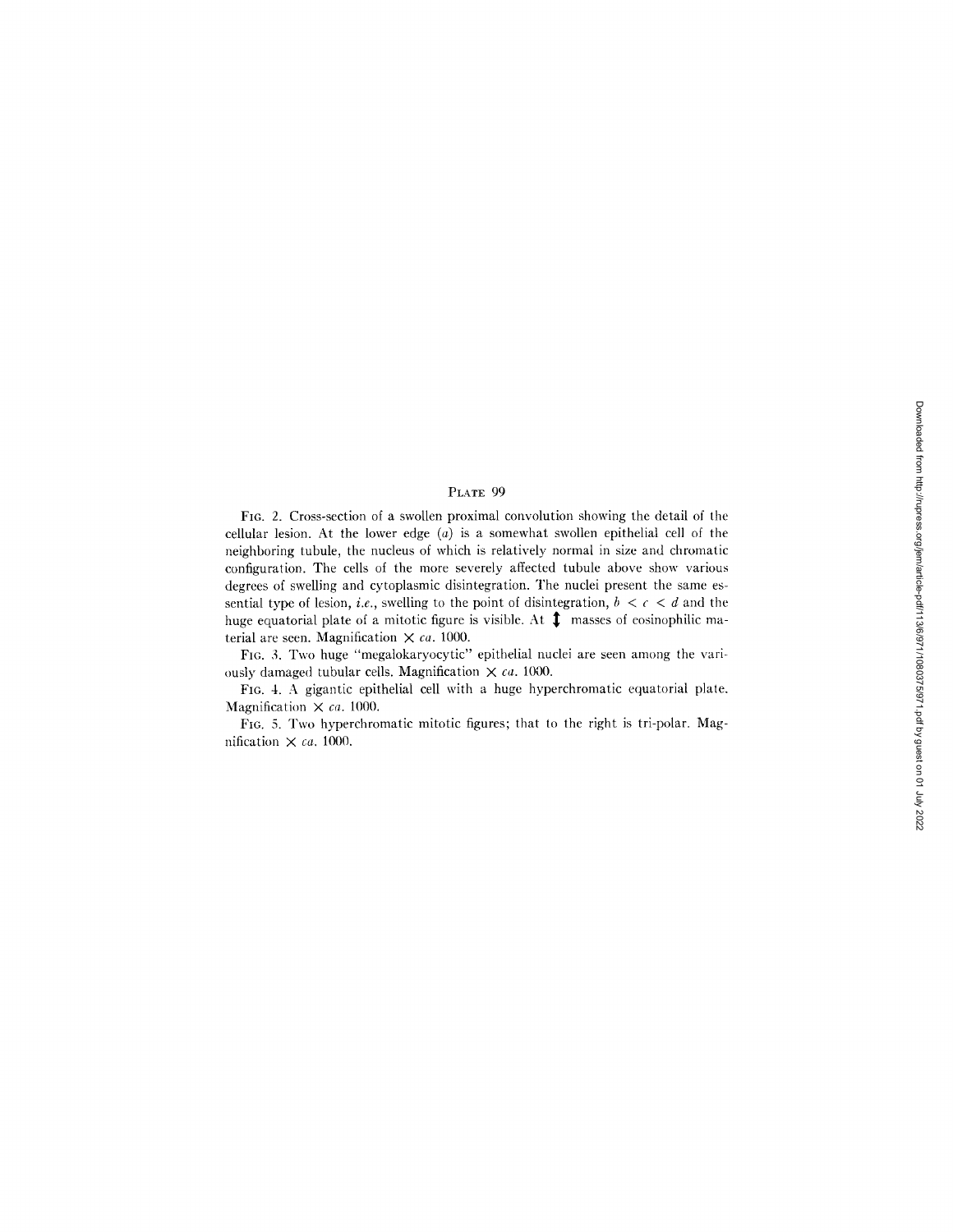

(Holliday *et al.*: Renal lesions)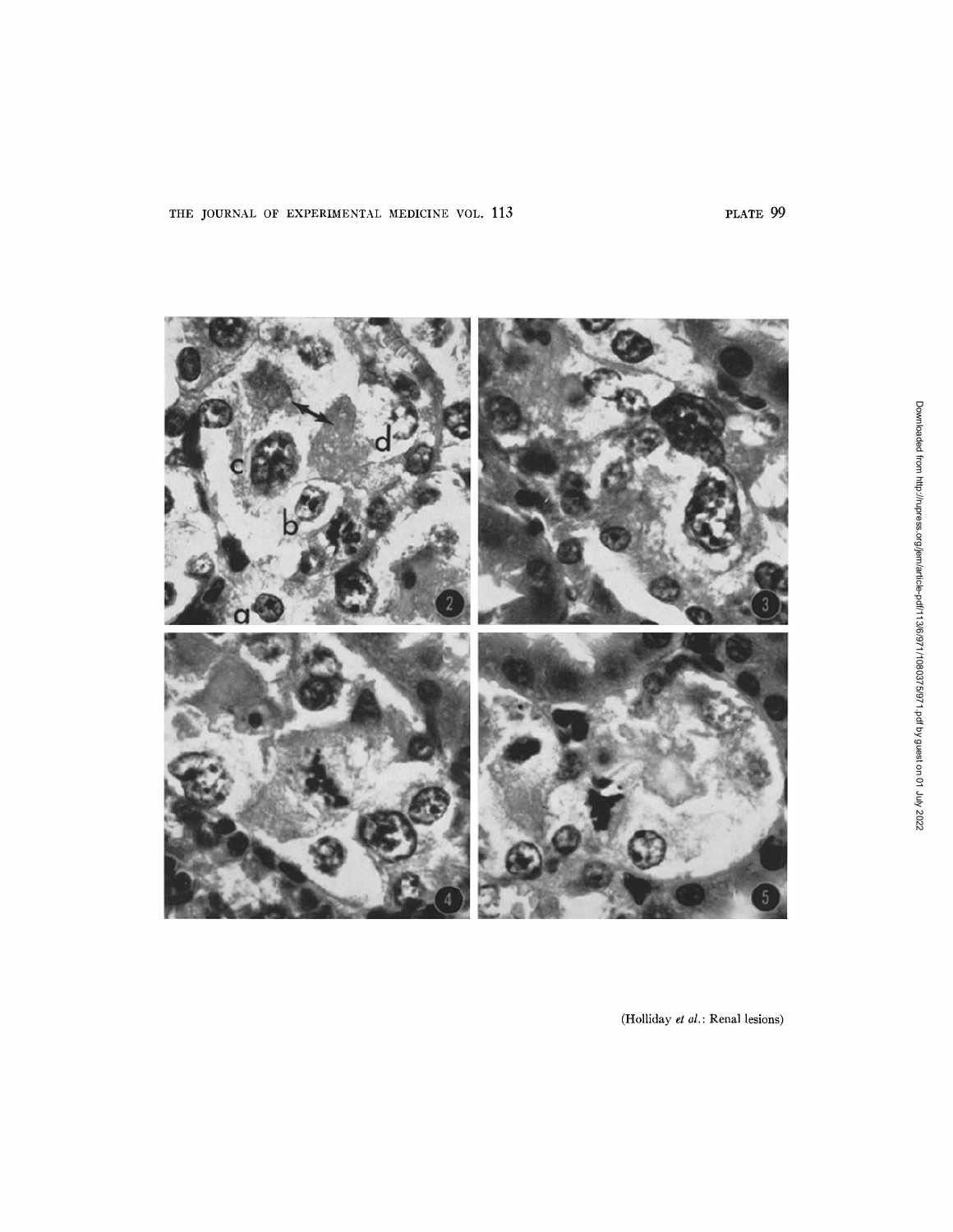# Downloaded from http://rupress.org/jem/article-pdf/113/6/971/1080375/971.pdf by guest on 01 July 2022 Downloaded from http://rupress.org/jem/article-pdf/113/6/971/1080375/971.pdf by guest on 01 July 2022

# PLATE 100

FIC. 6. A typical proximal convolution stained with iron hematoxylin. The normal pattern would show an even gradient of darkening due to deep-stained mitochondria, decreasing from the glomerulus downwards. Scattered along the mid-portion of this convolution are moth-eaten patches of tubular swelling and epithelium disintegration. Magnification  $\times$  *ca.* 60. Fixation in 10 per cent formalin.